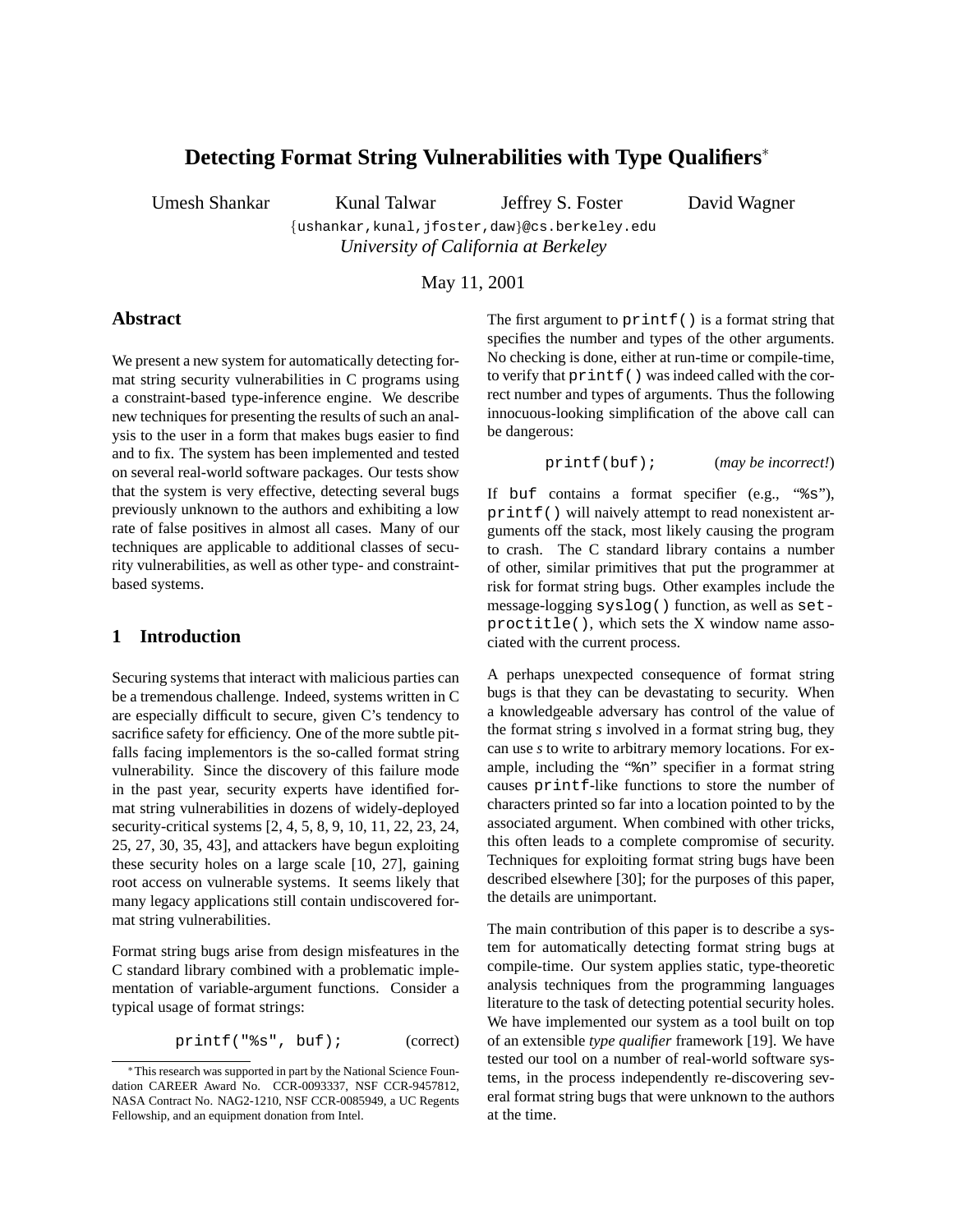```
while (fgets(buf, sizeof buf, f)) {
  lreply(200, buf);
   ... \mathcal{F}void lreply(int n, char *fmt, ...) {
   ...
  vsnprintf(buf, sizeof buf, fmt, ap);
   ... \mathcal{E}
```
Figure 1: A format string vulnerability found in wuftpd 2.6.0, paraphrased for brevity.

Before describing the ideas behind our tool in more detail, we discuss some of the alternatives to static analysis; more are discussed in Section 6.

One natural alternative to static analysis is testing. The main weakness of testing is coverage—it is extremely difficult to construct a test suite that exercises all possible paths through a program. Unfortunately, a security auditor is most interested in exactly the paths that are never followed in ordinary operation. For example, a major source of format string bugs comes from error reporting code (e.g., calls to syslog()). Such code is triggered only on rare, exceptional paths, and it is easy to overlook such paths—and hence, such bugs—with runtime testing. With static analysis, on the other hand, vulnerabilities can be proactively identified and fixed before the code is ever run.

Another alternative to automated static analysis is manual code review. Unfortunately, humans are not especially good at finding format string bugs by inspection. Figure 1 shows a representative example, excerpted from a recent version of wuftpd [2, 43]. The code in Figure 1 reads a line of text from the network and passes it to lreply(), where it will later be used as a format string specifier to vsnprintf(). The correct syntax would have been lreply(200, "%s", buf), but the programmer omitted the "%s". As before, this introduces a serious security vulnerability.

In real code, the omission of a format string is often located far away from the place where the requirement for a trusted format string specifier becomes apparent. In the case of our wuftpd example, the offending call to lreply() was not even in the same file as the eventual use of vsnprintf(). Figure 1 also shows why naive static analysis—e.g., searching for all occurrences of printf(s) and replacing them with printf("%s", s)—does not work in practice. Very often format string bugs occur within wrapper functions to printf(), and these non-localized bugs require more sophisticated analysis techniques.

A third alternative would be to re-implement the application in a safe language (such as Java). However, such an approach is likely to be too costly for most legacy applications.

### **1.1 Type Systems for Finding Format String Bugs**

Format string vulnerabilities occur when untrustworthy data (i.e., data that could potentially be controlled by an attacker) is used as a format string argument. Therefore, in our analysis we treat all program inputs that could be controlled by the adversary as "tainted," and we track the propagation of tainted data through each of the program's operations. Any variable assigned a value derived from tainted data will itself be marked as tainted, and so on. If there is any execution path in which tainted data will be interpreted as a format string by some C library function, we raise an error.

Our approach is thus conceptually similar to Perl's successful taint mode [32, 42], but with an important difference. Rather than using run-time taint propagation (which is more easily implemented for interpreted languages, such as Perl, than for compiled languages like C), we apply a static taint analysis so that we can detect bugs before the program is ever run.

We model tainting by extending the existing C type system with extra *type qualifiers*. The standard C type system already contains qualifiers such as const; we add a new qualifier, tainted, to tag data that originated from an untrustworthy source. We label the types of all untrusted inputs as tainted, e.g.,

```
tainted int getchar();
int main(int argc,
         tainted char *argv[]);
```
The first annotation specifies that the return value from getchar() should be considered tainted. The second specifies that the command-line arguments to the program should be treated as a tainted value.

We construct typing rules so that taint information will be propagated appropriately. Given a small set of initial tainting annotations, we infer a typing for all program variables indicating whether each variable might be assigned a value derived from a tainted source. If any expression with a tainted type is used as a format string, we warn the user of the potential security hole. This use of type inference for automated detection of security vulnerabilities in legacy applications is, to our knowledge, novel, and we conjecture that it may find applications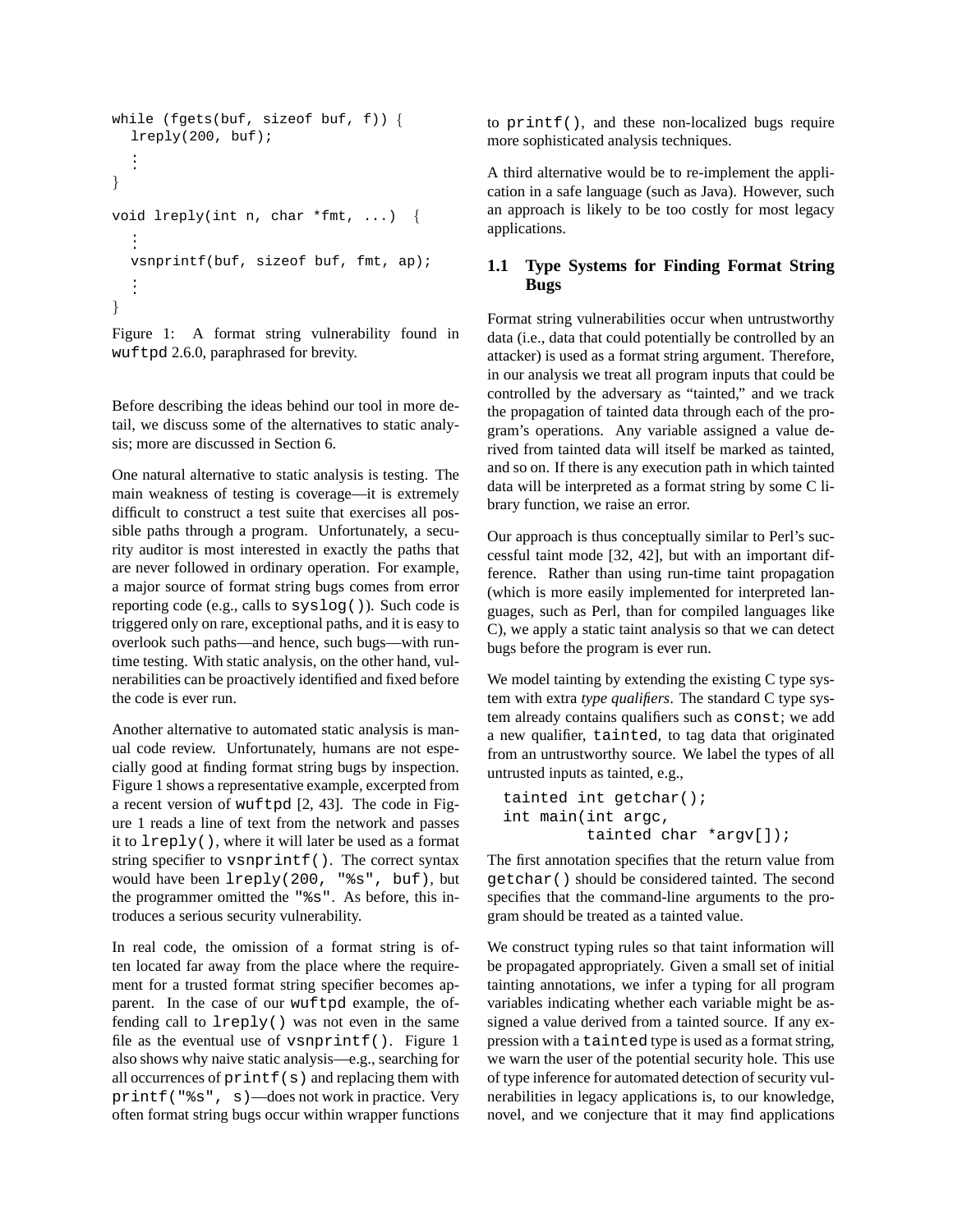elsewhere as well.

We would like to emphasize that, although in this paper we present type qualifiers in the context of finding format string bugs in C programs, in fact our implementation is expressly designed to be extensible to other kinds of type qualifiers, and indeed the idea of a type qualifier system can be applied to most standard type systems.

A key advantage to using type qualifiers is that they extend the existing type system in a backwards-compatible way. Our tool comes with default type annotations for the standard C library functions, which allows us to analyze legacy code for format string vulnerabilities with little annotation effort from the code reviewer and no modification to application source code. At the same time, type qualifiers provide a way for developers to express more detailed assertions about trust relationships in the program, and therefore programmers who are willing to spend time adding application-specific annotations can reap the extra benefits of this additional information. In other words, type qualifiers have the beneficial property that the value one obtains from the tool is proportional to the effort invested.

Type systems have several advantages over other program analysis techniques:

- 1. Types are a familiar way to annotate programs. We want to make it convenient for programmers to add information to their programs about tainted inputs and must-not-be-tainted variables. Type-based methods meet this goal, because programmers are accustomed to expressing invariants using types.
- 2. Types are a familiar way to express the output of our analysis. To be useful, when errors are reported, our tool needs to explain why the erroneous code was rejected. Giving a typing on the relevant program variables is a way to express this output in a form that programmers can readily understand.
- 3. Type theory is well understood. There are many efficient algorithms known in the programming languages community for inferring and manipulating types.
- 4. Types provide a sound basis for formal verification. Once we have found and eliminated bugs from our code, it is useful to have tools to verify that there are no format string bugs left. Because it is well-known how to build a sound type system (i.e., one where all programs that typecheck will be guaranteed free of format string bugs), types provide a single foundation that can be applied both to bug-finding and to software verification.



Figure 2: The architecture of the cqual system. The C source code and the configuration files are parsed, producing an annotated Abstract Syntax Tree (AST). cqual traverses the AST to generate a system (or database) of type constraints, which are solved on-line. Warnings are produced whenever an inconsistent constraint is generated. The analysis results are presented to the programmer in an emacs-based GUI, which interactively queries the constraint solver to help the user determine the cause of any error messages.

In summary, we focus our attention on type-based methods primarily because types provide a uniform, understandable interface to our tool.

Although our work relies heavily on theoretical techniques from the programming languages community, we emphasize that our efforts are aimed at providing a practical tool. Thus, we set out to build a tool that is easy to use, efficient on common hardware, effective at finding typical format string bugs, and unlikely to generate many false alarms.

# **2 Background**

Our tool is built on top of cqual, a C implementation of an extensible type qualifier framework [19]. In this section we describe the underlying theory and design of cqual, which has broad applicability as an extension of the C type system.

### **2.1 System Architecture**

Figure 2 shows the structure of the cqual tool. The main input to the tool is the preprocessed C code the user wishes to analyze. The user also provides two types of configuration files to customize cqual to the particular checking task. The lattice file describes the type qualifiers the user is interested in (Sections 2.2 and 2.3). The prelude files contain annotated function declarations that override the declarations in the source being analyzed.

Given preprocessed C code and configuration files,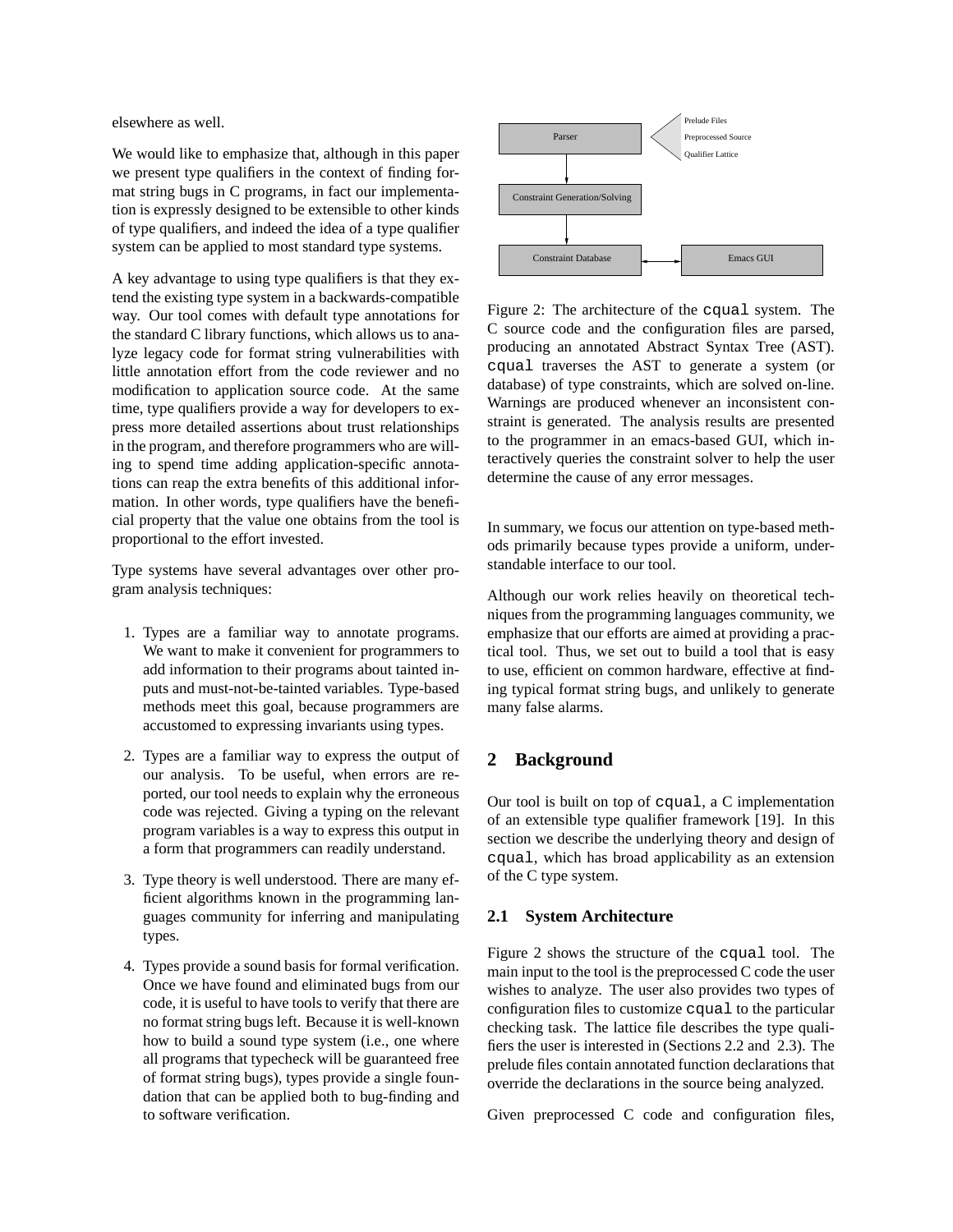cqual performs type inference on the program (Section 2.4). Finally, the results of the type inference phase are presented to the user interactively using *Program Analysis Mode* (PAM) for emacs (Section 3).

The configuration files make cqual usable "out-of-thebox," i.e., without making any changes to the source except preprocessing. We were able to analyze all of our benchmark programs with the same standard prelude file and, in virtually all cases, no direct changes to the application source code. Typically, a few application-specific entries were added to a special local prelude file, to improve accuracy in the presence of wrappers around library functions (though the GUI indicates which ones to add). This goes a long way toward making cqual an easily usable tool.

#### **2.2 Type Qualifiers and Subtyping**

To find format string bugs, we use a type qualifier system with two qualifiers, tainted and untainted. We mark the types of values that can be controlled by an untrusted adversary with tainted. All other values are given types marked untainted. This is similar to the concept of tainting in Perl [32, 42].

Intuitively, cqual extends the type system of C to work over *qualified types*, which are the combination of some number of type qualifiers with a standard C type. We allow type qualifiers to appear on every level of a type. Examples of qualified types are int, tainted int, untainted char (a pointer to an untainted character), and char untainted (an untainted pointer to a character).

The key idea behind our framework is that type qualifiers naturally induce a *subtyping* relationship on qualified types. The notion of subtyping most commonly appears in object-oriented programming. In Java, for example, if B is a subclass of A (which we will write  $B < A$ ), then an object of class B can be used wherever an object of class A is expected.

Consider the following example program:

(1) void f(tainted int); untainted int a;  $f(a)$ ;

In program (1), f, which expects tainted data, is passed untainted data. In our system, this program typechecks. Intuitively, if a function can accept tainted data (presumably by doing more checks on its input), then it can certainly accept untainted data.

Now consider another program:

(2) void g(untainted int);  
\ntainted int b;  
\n
$$
g(b);
$$

In this case, g is declared to take an untainted int as input. Then g is called with a tainted int as a parameter. Our system should complain about this program: tainted data is being passed to a function that expects untainted data.

Putting these two examples together, we have the following subtyping relation:

$$
\mathtt{untainted}\ \mathtt{int} < \mathtt{tainted}\ \mathtt{int}
$$

As in object-oriented programming, if  $T_1 \leq T_2$  (read T is a subtype of  $T_2$ ), then  $T_1$  can be used wherever  $T_2$ is expected, but not vice-versa. We write  $T_1 < T_2$  if  $T_1 \leq T_2$  and  $T_1 \neq T_2$ .

#### **2.3 The Qualifier Lattice**

The cqual tool needs to know not only how integer types with qualifiers relate but also how qualifiers affect pointer types, pointer-to-pointer types, function types, and so on. Fortunately, standard results on subtyping tell us how to extend the subtyping on integers to other data types [1, 28].

We supply cqual with a configuration file placing the qualifiers (in this case, tainted and untainted) in a lattice [14]. A lattice is a partial order where for each pair of elements  $x$  and  $y$ , the least upper bound and greatest lower bound of  $x$  and  $y$  both always exist. Using a lattice makes the implementation slightly easier. For finding format string bugs, we specify in the lattice  $\rm{configuration}$  file that untainted  $<$  tainted.

Given this configuration file, cqual extends the supplied lattice on qualifiers to a subtyping relation on qualified C types. We have already seen one of the subtyping rules:

$$
\frac{Q_1 \leq Q_2}{Q_1 \texttt{ int} \leq Q_2 \texttt{ int}}
$$

This is a natural-deduction style inference rule. In general, an inference rule says that if the statements above the line are true, then the statements below the line are also true. This particular inference rule is read as follows: If  $Q_1 \leq Q_2$  in the lattice  $(Q_1$  and  $Q_2$  are qualifiers), then  $Q_1$  int is a subtype of  $Q_2$  int (note the overloading of  $\leq$ ). For our example, it means that untainted int  $\leq$  tainted int. The same kind of rule applies to any primitive type (char, double, etc.).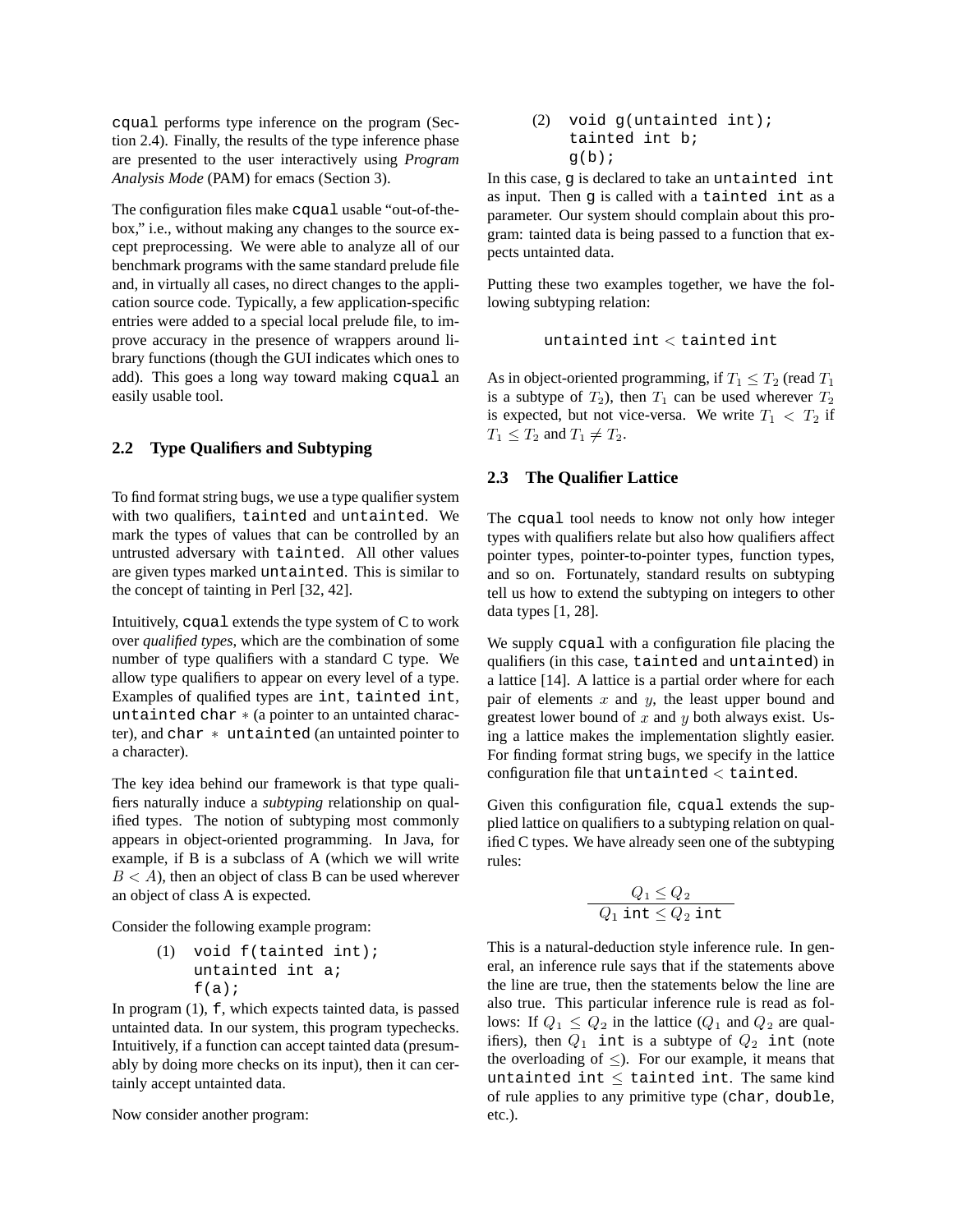For pointer types, we need to be a little careful. Naively, we might expect to use the following rule for pointers:

$$
\frac{Q_1 \le Q_2 \qquad T_1 \le T_2}{Q_1 \text{ ptr}(T_1) \le Q_2 \text{ ptr}(T_2)} \text{ (Wrong)}
$$

Here the type  $Q_1$   $ptr(T_1)$  is a pointer to type  $T_1$ , and the pointer is qualified with  $Q_1$ . Note that  $T_1$  represents an extended C type, and thus may itself be decorated with tainted/untainted qualifiers. In C, the type  $Q_1$  ptr $(T_1)$  T might be written

```
typedef T1 *ptr to t1;
typedef Q1 ptr_to_t1 q1_ptr_to_t1;
```
The rule (Wrong) says that if  $Q_1 \leq Q_2$  in the lattice and  $T_1$  is a subtype of  $T_2$ , then we can conclude that  $Q_1$  *ptr* $(T_1)$  is a subtype of  $Q_2$  *ptr* $(T_2)$ .

Unfortunately, this turns out to be unsound, as illustrated by the following code fragment:

```
tainted char *t;
untainted char *u;
t = u; /* Allowed by (Wrong) */
*t = <tainted data>;
  /* Oops! This writes tainted data
     into untainted buffer *u */
```
According to (Wrong), the first assignment  $t = u$  typechecks, because *ptr* (untainted char) is a subtype of *ptr* (tainted char). Then \*t becomes an alias of \*u, yet they have different types. Therefore we can store tainted data into \*u by going through \*t, even though \*u is supposed to be untainted.

This is a well-known problem, and the standard solution, which is followed by cqual, is to use the following rule:

$$
\frac{Q_1 \le Q_2 \qquad \tau_1 = \tau_2}{Q_1 \text{ ptr}(\tau_1) \le Q_2 \text{ ptr}(\tau_2)}
$$

The key restriction here is that  $\tau_1 = \tau_2$ . Intuitively, this restriction says that any two objects that may be aliased must be given exactly the same type.<sup>1</sup> In particular, if  $\tau$ and  $\tau_2$  are decorated with qualifiers, the qualifiers must themselves match exactly, too.

#### **2.4 Type Inference**

So far we have concentrated on the *type checking* problem: given a program fully annotated with type specifiers on all expressions, confirm that the types are consistent. Typechecking a program is straightforward. For example, the assignment  $x = y$  typechecks if and only if the type of  $y$  is a subtype of the type of  $x$ . The function call  $f(x)$  typechecks if and only if the type of x is a subtype of the type of the formal parameter of f. More detailed rules, and a proof of soundness, can be found in [19].

The type checking system described so far, however, is not useful in practice. The problem is that it requires all types to be annotated with qualifiers: for our running example, all types would need to be marked as either tainted or untainted at every level of each type. Clearly this is an undesirable property for two reasons. First, we are interested in finding bugs in legacy code that does not have any type qualifier annotations. Second, even if we are writing a program with type qualifiers in mind, adding and maintaining annotations on every type in the program would be prohibitively expensive for programmers.

The solution to this problem is *type inference*. In this model, the user introduces a small number of annotations at key places in the program, and cqual infers the types of the other expressions in the program. cqual generates fresh *qualifier variables* (variables which range over type qualifiers) at every position in a type, constrained by any annotations specified in the program. cqual analyses the program and generates *subtyping constraints*—i.e., inequalities of the form  $T_1 \leq$  $T_2$  for qualified types  $T_1$  and  $T_2$ .

A *solution* to a set of subtyping constraints is a mapping from qualifier variables to qualifiers such that all of the constraints are valid according to our subtyping rules. Thus, in our system, we solve the constraints by assigning every qualifier variable to either tainted or untainted.

sponding program variables. The  $i^{\text{th}}$  argument of func-In our type inference algorithm, qualifier variables are introduced at every position in a type. We write qualifier variables in italics, and name them after the corretion f has associated qualifier variable *f arg*i, and the return value of function f has qualifier variable *f ret*.

Since qualifiers are implicitly introduced on all levels of a type by the type inference algorithm, to name them we modify the name of the outermost qualifier of a type. For example, given the declaration char  $*x$ , cqual generates two qualifier variables: the variable  $x$  qualifies the reference x itself, and the variable  $x$  *p* qualifies the location  $x$ . Moreover, the programmer may also explicitly introduce named qualifier variables into the pro-

<sup>1</sup> Java uses the rule (Wrong) for arrays. In Java, if S is a subclass of T, then S[] is a subclass of T[], where X[] is an array of X's. Java gets away with this by inserting run-time checks at every assignment into an array to make sure the type system is not violated. Since we seek a purely static system, Java's approach is not available to us.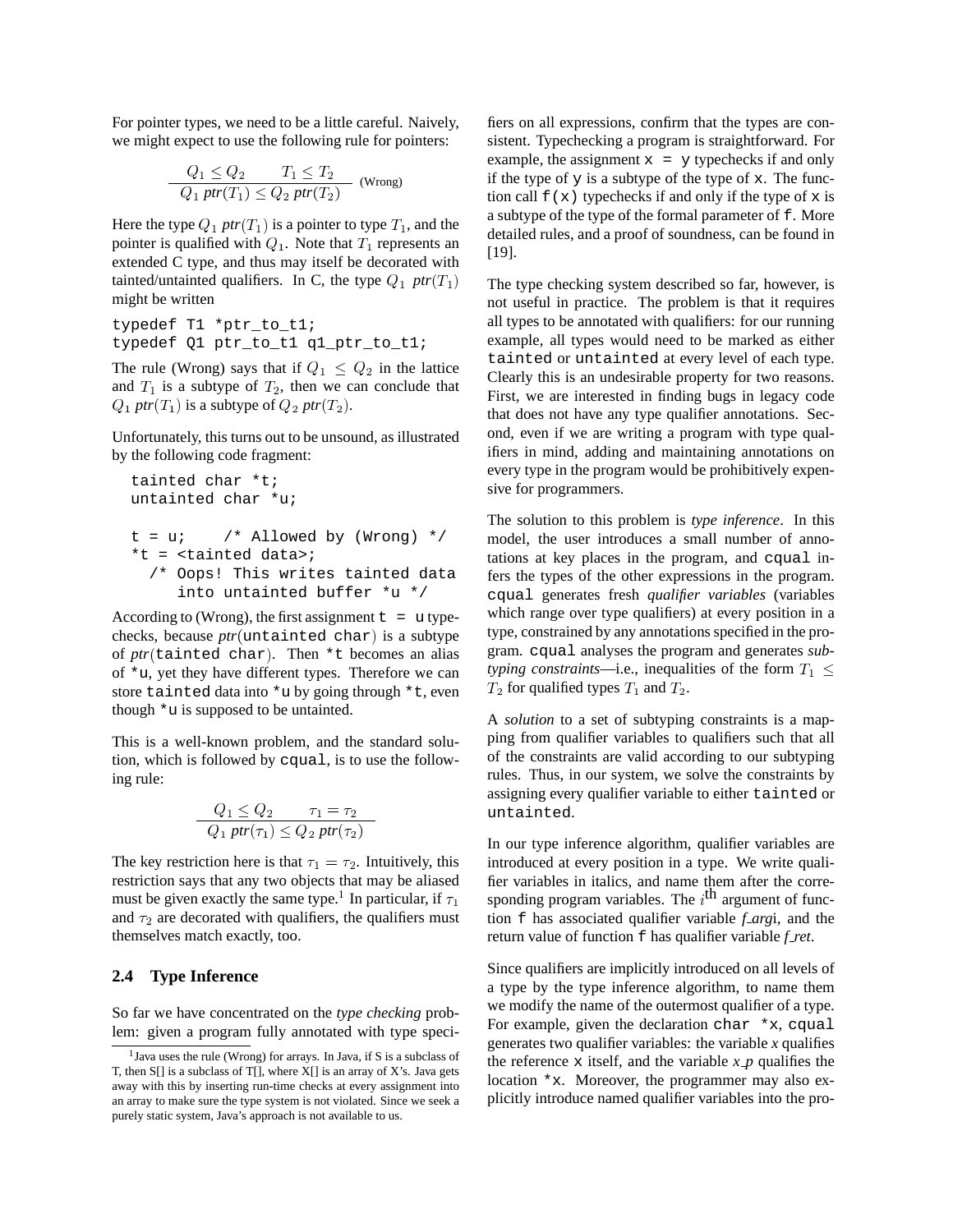```
tainted char *getenv(const char *name); getenv\_ret_p = \text{tainted}int printf(untainted const char *fmt, ...); \frac{p\text{r}}{2} printf_arg0_p = untainted
char *s, *t;
s = getenv("LD_LIBRARY_PATH"); getenv_ret \leq sgetenv \text{ref } p = st = s; s \leq ts p = t pprintf(t); t \leq print_{arg}0t p \le printf arg0 p
```
Figure 3: An example of constraint generation. The left column is a code fragment; the right column gives the inferred constraints on the qualifier variables.

gram; in this case, they begin with a dollar sign ("\$") in the source code to distinguish them lexically from other tokens.

For example, after the declaration char  $*x$ ; we assign the qualified type  $x$ -p char \*  $x$  to x. Similarly, a function declared with the prototype

```
tainted char *getenv(char *name);
```
is assigned the following fully qualified type:

*getenv ret p* char \* *getenv ret* getenv(*getenv arg0 p* char \* *getenv arg0* name); (where *getenv\_ret*  $p =$  tainted)

If we then encounter an assignment  $x =$ getenv(...), our type inference algorithm will conclude that the type of getenv()'s return value must be a subtype of the type of x, i.e.,

$$
getenv\_ret\_p \text{ char} * getenv\_ret
$$
  

$$
\leq x\_p \text{ char} * x.
$$

As a consequence, we can infer (using the subtyping rules introduced in Section 2.2 and 2.3) that we must have the following constraints on the qualifier variables:

```
getenv_ret p = x \cdot p = \text{tainted}, getenv_ret \leq x. mat s
```
In essence, our declaration of getenv() has ensured that whatever it returns will be labeled as tainted. Note that this might be used to model, for instance, a scenario where environment variables are under the adversary's control.

We give next a more detailed example. Figure 3 shows a fragment of code that manipulates tainted data in an unsafe way, along with the typing constraints generated by the type inference algorithm. The constraint *getenv*  $\text{ret } p = s \cdot p$  encodes the conclusion that the return value of getenv() is treated as tainted (as discussed above). The prototype for  $print()$  (typically found in the global prelude file) specifies that printf() must not be called with a tainted format string argument, by requiring that its first argument be a subtype of untainted char \*.

The call  $s = getenv('LD_LIBRARY_PATH") gen$ erates the constraints

$$
getenv\_ret \leq s
$$
  
getenv\\_ret.p = s.p

Notice the equality constraint, arising from our corrected rule for subtyping pointer types. The assignment  $t = s$  generates a similar constraint. Finally, the  $i$ call printf(t) generates a subtyping constraint on the *printf arg0 p* because printf's first argument is const (see Section 4.4).

Taking the transitive closure of these constraints, we have a chain of deductions

$$
\begin{aligned} \text{tainted} &= \text{getenv\_ret} \, p = s \, p = t \, p \\ &\le \text{print\_arg0} \, p = \text{untainted}, \end{aligned}
$$

implying that for this example to type check, we would need tainted  $\leq$  untainted. As explained in Section 2.2, this does not hold in our lattice, so this code fragment does not type check, indicating a possible format string bug. This demonstrates how our type inference algorithm can be used to identify unsafe manipulation of format strings.

In our implementation, the subtyping constraints are solved on-line as they are generated. If the constraint system ever becomes unsatisfiable, an error is flagged at the first illegal expression in the code. This allows us to pinpoint the location of unsafe operations on tainted data. The inference then continues after any errors, though in this case the quality of the remaining error messages can vary tremendously.

We observe that efficient algorithms for this type inference problem are known. Given a fixed-size qualifier lattice and *n* constraints of the form  $l \le q, q \le l$ , or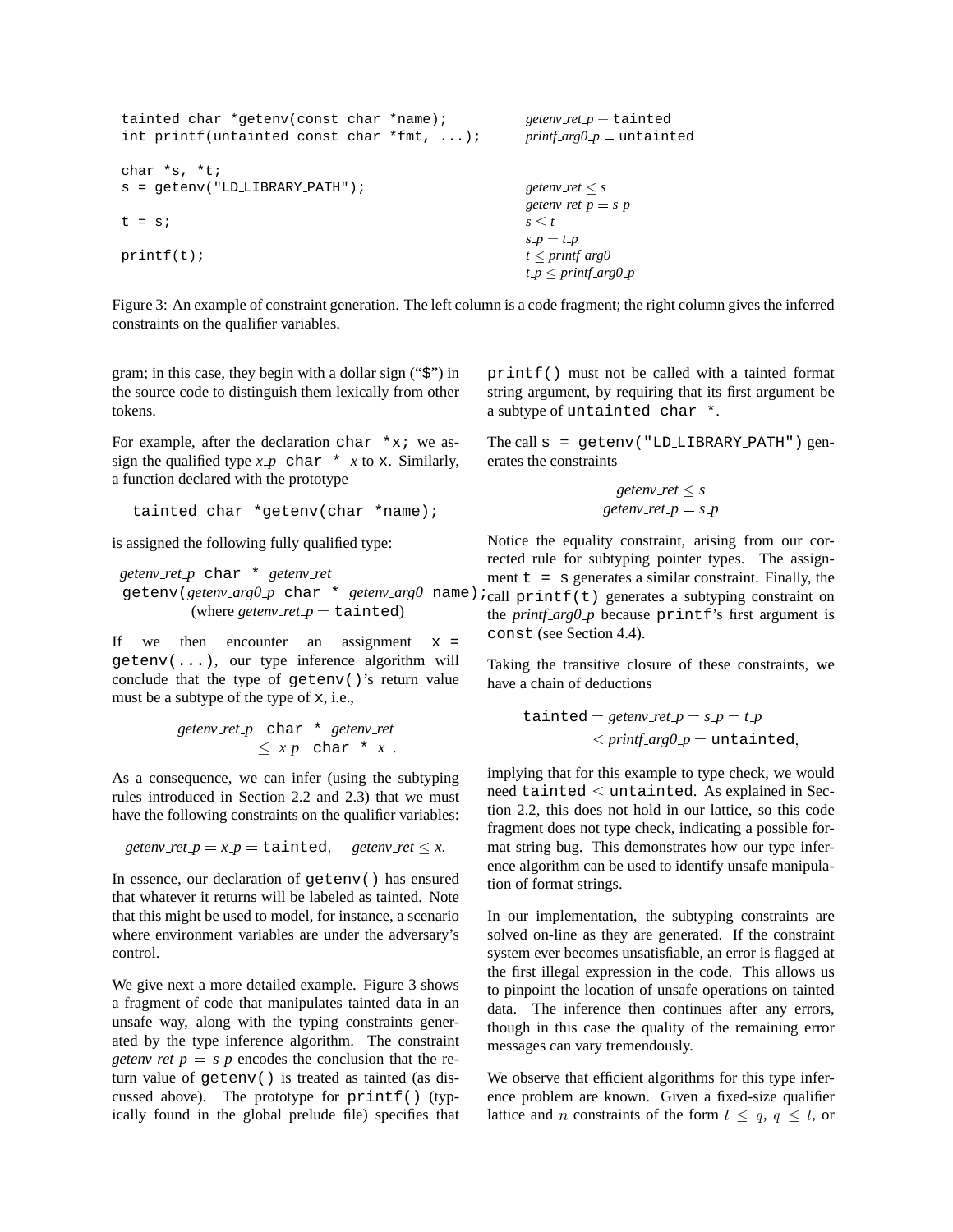```
tainted char *getenv(const char *name);
int printf(untainted char *fmt, ...);
/* Point 1 */
char *f3(char *s) { return s; }
/* Point 2 */char *f2(char *s) { return f3(s); }
/* Point 3 */
char *f1(char *s) { return f2(s); }
int main()
{
   char *s, *unclean;
    /* Point 0 */
   unclean = getenv("PATH");
    s = f1(unclean); /* Point 4 */
   printf(s); /* Point 5 */}
```
Figure 4: An example of a taint flow path. The string unclean is tainted by the call to getenv at Point 0, and ultimately that data is passed to printf at Point 5.

 $q_1 \leq q_2$ , where l is a lattice element and q,  $q_1$ , and  $q_2$  are qualifier variables, a solution to the constraints can be computed in  $O(n)$  time using well-known algorithms [21]. The idea is to express these constraints as a directed graph with qualifier variables as vertices and subtyping constraints as directed edges: the constraint  $v_1 \leq v_2$  induces an edge from  $v_1$  to  $v_2$ . The constant qualifiers tainted and untainted are also vertices in this graph, and a directed path from tainted to untainted corresponds to a possible format string bug. We call this path a *taint flow path*. See Figure 4 for an example.

# **3 User Interface**

Thus far, we have presented the theory underlying our tool. For a program analysis to be useful, however, one needs both a sound theoretical foundation and an intuitive, efficient interface for understanding the results.

In the folklore of type inference, it is well known that the more powerful a type inference system is, the harder it is to understand why a program contains a type error. For example, type errors from a C compiler, which performs little inference, are easy to localize. The compiler simply reports the line number where the type error occurred, and this is almost always enough to tell the programmer why the error occurred.

In our type qualifier system, however, type errors occur at the point where the type constraint system becomes unsatisfiable, and that point can be distant from the actual source of the problem. Again, consider Figure 4. In this example, the string unclean is tainted by the call to getenv at Point 0, and ultimately that data is passed to printf at Point 5. Given this input program, our system will warn the user of a potential format string bug at point 5. But program points 1–5 are all involved in the error, and to understand and fix the error a programmer may need to examine all five program points. In general these program points could be spread across multiple files.

Thus reporting line numbers with error messages is no longer enough. In this section, we describe the techniques we use to display the results of our tainting analysis to the user. We emphasize that without the GUI described in this section, performing the experiments described in Section 5 would have been extremely difficult.

#### **3.1 Program Analysis Mode**

Our tool cqual presents the results of the tainting analysis to the programmer using *Program Analysis Mode* (PAM) for Emacs [20], a GUI developed at Berkeley that is designed to add hyperlinks and color mark-ups to the preprocessed text of the program.

Figure 5 shows a screenshot of a run of cqual on muh, an IRC proxy application. cqual initially displays a list of all files analyzed and any errors that occurred. The user can click on a filename to jump to that file or click on an error message to jump to information about that error (see below).

Each identifier in a file is colored according to its inferred qualifiers. Tainted identifiers (those whose type contains a tainted qualifier somewhere) are colored red, untainted identifiers are colored green, and any identifiers that could be either tainted or untainted are not colored. Intuitively, this last set of qualifiers could all be marked untainted, but it is easier on the user to reduce the number of marked up identifiers.

The user can click on an identifier to display its fully qualified type, with each individual qualifier colored according to its taintedness.

### **3.2 Added Features**

Beyond the basic coloring of qualifiers, we designed several extensions to make it easy to find and fix potential format string bugs. Many of these features are applicable to other kinds of qualifiers, and perhaps to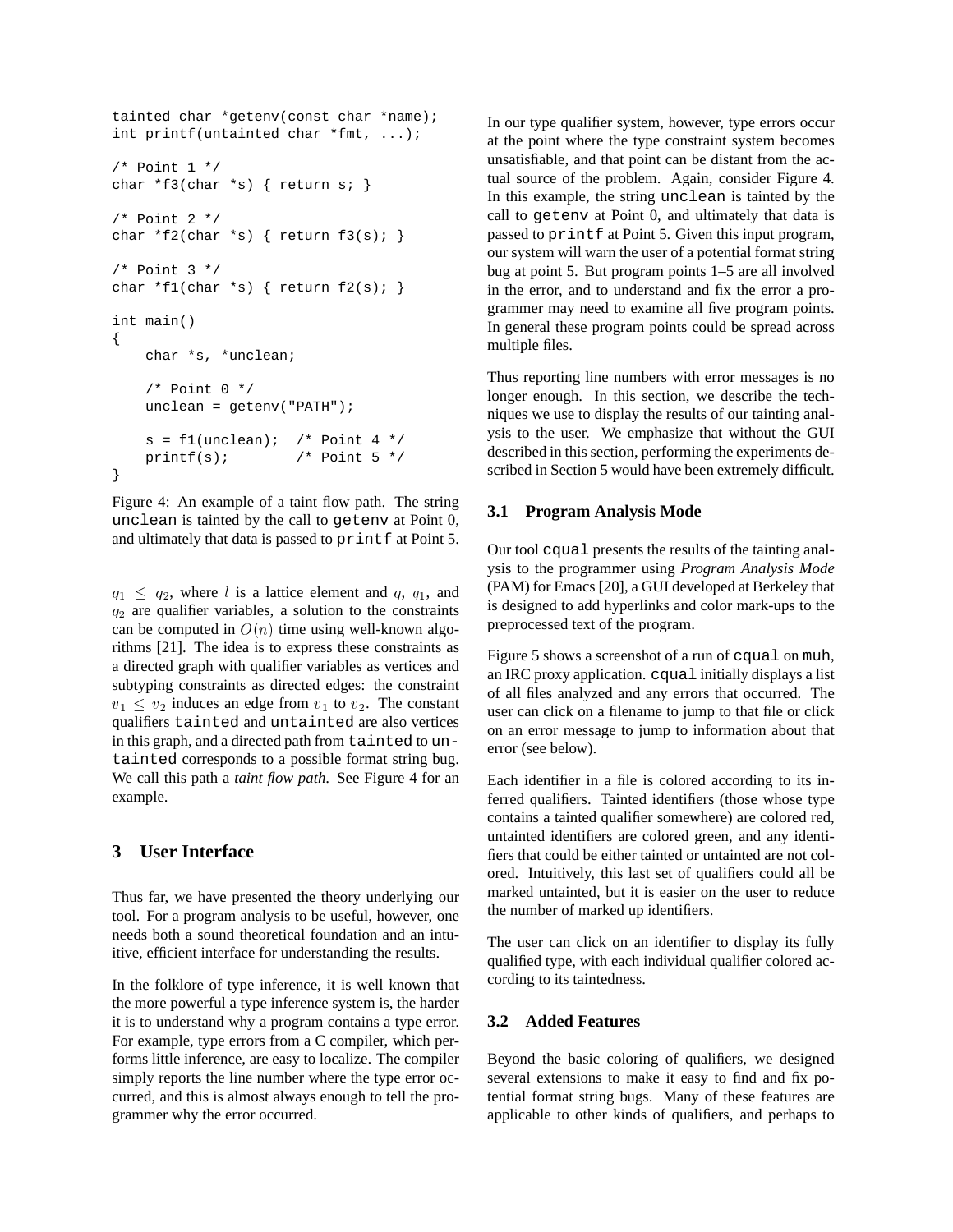

Figure 5: Screenshot of a run of cqual on the muh application.

other kinds of type inference systems as well.

**Taint Flow Paths.** Recall from Section 2.4 that the subtyping constraints can be thought of as inducing a directed graph among qualifiers. A path in the constraint graph from tainted to untainted indicates a type error.

For each type error, we provide a hyperlink to a display of the particular path from tainted to untainted that caused that error. Since each path in the constraint graph typically corresponds to a flow of data through the program, this helps identify the unsafe sequence of operations that lead to a type error. However, since there are typically many such paths (and possibly even cycles) in the constraint graph, displaying all of them may overload the user. Therefore, to reduce the burden on the user, we display the shortest such path, as computed with a breadth-first search. In our experience, this heuristic is very important for usability.

Figure 5 shows one example. Each qualifier in the path

is hyperlinked to the definition of the identifier with that qualifier, which makes it easy to navigate the source code to determine the cause of the error.

**Unannotated Functions.** Our standard prelude files contain annotated versions of most standard library functions. Programs, of course, can also use system- and application-dependent libraries. In order to have a sound inference, the user must provide annotated declarations of these libraries.

To make it easy for the user to find and annotate these functions, we generate a list of hyperlinks to declarations of functions that have neither been defined nor have been declared in a prelude file.

A common idiom in many programs is to write functions that simply massage their inputs and then call a library function. For example, a program might contain a function log error(fmt, ...) that calls fprintf(stderr, fmt, ...). As described in Section 4.3, for soundness and to improve the precision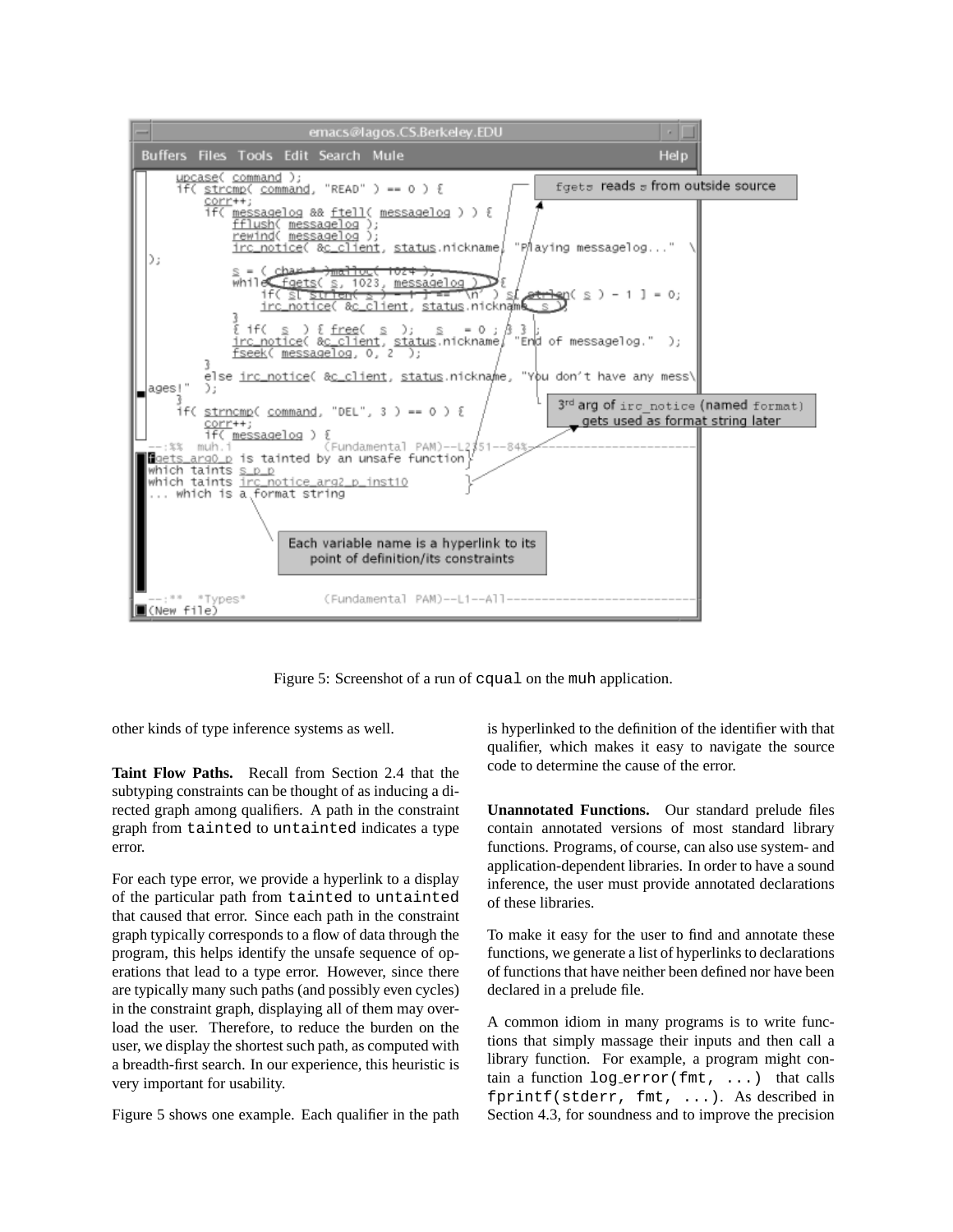of the analysis the user should add annotations to such wrapper functions around potentially-vulnerable library calls. To aid in the annotation process we provide a hyperlinked list of unannotated variable argument functions to the user.

**Hotspots.** Although many of the features of the system are geared toward reducing false positives and, where there are real bugs, reducing the number of resulting warnings, occasionally the user will be faced with hundreds of warnings.

To help the user decide which warnings to investigate first, we attempt to determine "hotspots" in the code. For each error message, we compute the shortest taint flow path and increment a counter associated with each qualifier on the path. We then present the user with a hyperlinked list of the "hottest" qualifiers, i.e., those involved in the largest number of (shortest) taint flow paths. The idea—borne out by our experience—is that adding a single annotation at an important point can dramatically reduce the number of warnings.

One extension to this idea, which we have not yet implemented, is to find the hottest constraints rather than the hottest qualifiers. This may help point the user to a particular erroneous expression in the code, rather than to an identifier.

### **4 Finding Format String Bugs**

In Section 2 we described the basic workings of the cqual tool. In this section we discuss extensions to make the basic tool sound in the presence of type casts and variable argument functions, and to decrease false positives by using the programmer's knowledge about the program being analyzed.

#### **4.1 Leaf Polymorphism**

Type inference is a powerful tool for computing qualifiers given a few annotations. However, when inferring types of functions, we need to introduce some new machinery to avoid getting a large number of false positives.

To understand the problem, consider the following simple example code:

```
char id(char x) { return x; }
tainted char t;
untainted char u;
char a, b;
```
 $a = id(t);$  /\* 1 \*/  $b = id(u);$  /\* 2 \*/

Because of call 1, we infer that x is a tainted char, and therefore we also infer that a is tainted. Then call 2 typechecks (because untainted char  $\leq$ tainted char), but we infer that b must also be tainted.

While this is a sound inference, it is clearly overly conservative. Even though this simple example looks unrealistic, we encounter this problem in practice, most notably with library functions such as strcpy. This leads to a large number of false positives.

The problem arises because we are summarizing multiple stack frames for distinct calls to id with a single function type— $x$  has to either be untainted everywhere or tainted everywhere. The solution to this problem is to introduce *polymorphism*, which is a form of contextsensitivity.

A function is said to be *polymorphic* if it has more than one type. Notice that id behaves the same way no matter what qualifier is on its argument x: it always returns exactly x. Thus we can give id the signature  $\alpha$  char id( $\alpha$  char x) for any qualifier  $\alpha.$ 

Operationally, when we call a polymorphic function, we *instantiate* its type—we make a copy of its type, replacing all the generic qualifier variables  $\alpha$  with fresh qualifier variables. Intuitively, this corresponds exactly to inlining the function, except that instead of making a fresh copy of the function's code, we make a fresh copy of the function's type.

We need a way to write down polymorphic type signatures—for example, we should be able to express that if the strcat() function is passed a tainted second argument, then its first argument should also be tainted, but not vice versa. We can do this by writing a polymorphic type with side constraints on the qualifiers:

 $\alpha$  char \*  $\texttt{strcat}(\alpha \text{ char *dst}, \beta \text{ const char *src});$ (where  $\alpha \geq \beta$ )

More generally, we want to be able to specify a polymorphic function

$$
\alpha
$$
 f( $\beta$  arg0,  $\delta$  arg1, ... );

with some arbitrary inequality constraints on the qualifier variables  $\alpha$ ,  $\beta$ ,  $\delta$ , etc. We define a concise notation for expressing these inequality constraints by using the following theorem.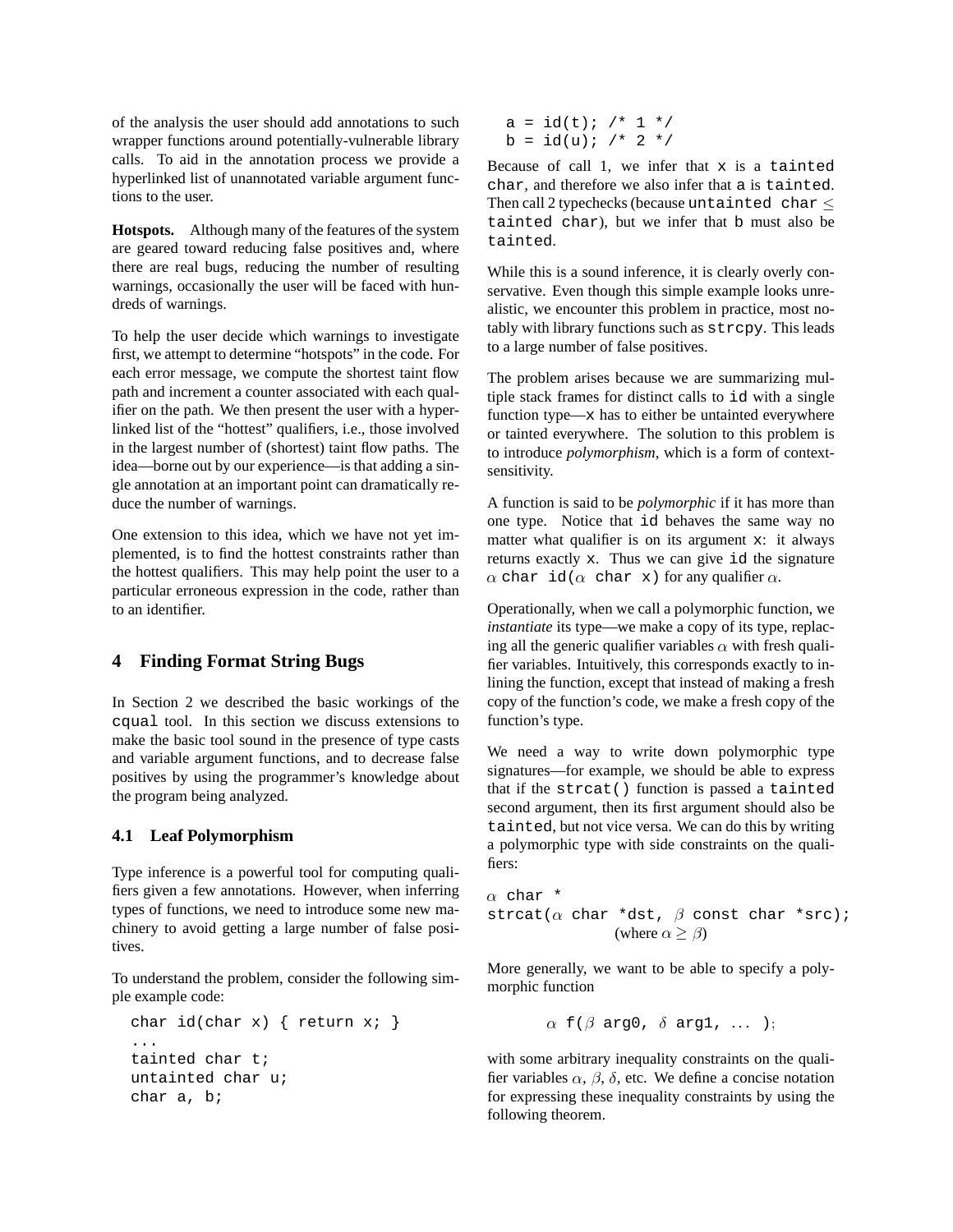**Theorem 4.1** *Let*  $(P, \leq)$  *be any finite partial order. Let*  $(2^{\mathbb{N}}, \subseteq)$  *be the lattice of subsets of* N *with the set inclusion ordering.* Then  $(P, \leq)$  *can be embedded in*  $(2^{\mathbb{N}}, \subseteq)$ , *i.e., there exists a mapping*  $\phi$  :  $P \rightarrow 2^{\mathbb{N}}$ *, such that*  $a \leq b \iff \phi(a) \subseteq \phi(b)$  and  $\phi(x)$  is a finite sub*set of*  $\mathbb{N}$  *for all*  $x \in P$ *.* 

The theorem is formally proved in the appendix, and may be viewed as a concrete example of the Dedekind-MacNeille Completion [14].

This theorem enables us to define the partial order implicitly by the naming of the qualifier variables on the function arguments and return type. We represent a qualifier a in the partial order P by  $\phi(a)$ , which we denote as a ' ' separated string of the integers in the set. If  $\phi(a) = \{1, 2\}$ , then a is represented as \$112. Hence, the polymorphic declaration of strcat can now be written as

```
$12 char *\text{strcat}(\$12 \text{ char } * , \$1 \text{ const char } * )
```
which means that the qualifier on the return type is the same as the qualifier on the first argument, and that they are both supertypes of the second argument. In other words, since  $\{1,2\} \supset \{1\}$ , the names of the qualifiers encode the implicit inequality constraint  $\text{\$-1.2} \geq \text{\$-1.}$  and Hence for any instantiation of strcat(), we have

$$
\begin{array}{rcl} \texttt{strcat}.\texttt{ret.p} & = & \texttt{strcat}.\texttt{arg0.p} \\ & \geq & \texttt{strcat}.\texttt{arg1.p}. \end{array}
$$

This avoids the need to write subtyping constraints on the side for each polymorphic function. Instead, the constraints are encoded implicitly in the annotations themselves, which provides a concise framework for expressing subtyping annotations.

To keep our implementation simple, we only support polymorphism for library functions, i.e., functions with no code. To be more precise, any function may be declared polymorphically, but the polymorphic prototype will not be typechecked against its implementation. This restriction is not fundamental; there are wellknown efficient algorithms for more general polymorphism [19, 33]. Our standard prelude files contain appropriate polymorphic declarations for most of the standard library functions.

### **4.2 Explicit Type Casts**

The treatment of type casts in the program's source code is very important to the correct operation of our tool. In most cases, a pointer cast is used to implement generic functions, to emulate object subtyping, or to otherwise bypass the limitations of the C type system. Since a pointer cast usually preserves the semantic meaning of the data being pointed to, we want to preserve the taintedness of data through ordinary C typecasts. Consider the following program fragment:

void \*y; char  $*x = (char * )$  y;

If  $y$  is tainted, then  $x$  should also be tainted, even though their types do not otherwise match.

Casts to void \* are particularly problematic because one can cast any type to a void \*. For example, a programmer might write

$$
char **s, **t;
$$
  
\n
$$
void *v = (void *) s;
$$
  
\n
$$
t = (char **) v;
$$

Here the type structure of  $v$  has two levels, while the type structure of s has three. Hence there is no direct correspondence between the qualifiers of the two types.

<sup>1</sup> and  $x$   $p = \text{cast } p$ , where *cast* is the name we use for We solve this problem by "collapsing" qualifiers at a type cast. If we cast a type  $t$  to a type  $u$ , then we match up the qualifiers level-by-level between  $t$  and  $u$ as deeply as possible. For example, when casting char \*x to a void \*, we add the constraints  $x \leq \text{cast}$ the qualifiers on the void \*. As soon the structures of types  $t$  and  $u$  diverge, we equate all the remaining qualifiers. For example, when casting a char \*\*x to a void  $*$ , we add the constraints  $x \leq \text{cast}$  and  $x \cdot p = x \cdot p \cdot p = cast \cdot p$ . Putting this together, in the above example if if either  $*_s$  or  $**$  is tainted, then  $*_v$ becomes tainted. When  $v$  is cast to char \*\*t, both \*t and \*\*t will become tainted.

We also allow the knowledgeable programmer to indicate that some program data has been validated and should consequently be considered untainted despite its origins. Such an annotation can be expressed in our system by writing an explicit cast to an untainted type. To enable this, we do not add any constraints in case of an explicit cast containing a qualifier. For example, in the following code

```
void *y;
char *x = (untainted char *) y;
```
the assignment does not taint x, regardless of the inferred taintedness of y.

This feature allows the security-aware developer to implement functions that parse an input string and filter out dangerous substrings without departing from our framework. We assume that the programmer will add such an annotation only after ensuring that the string is vali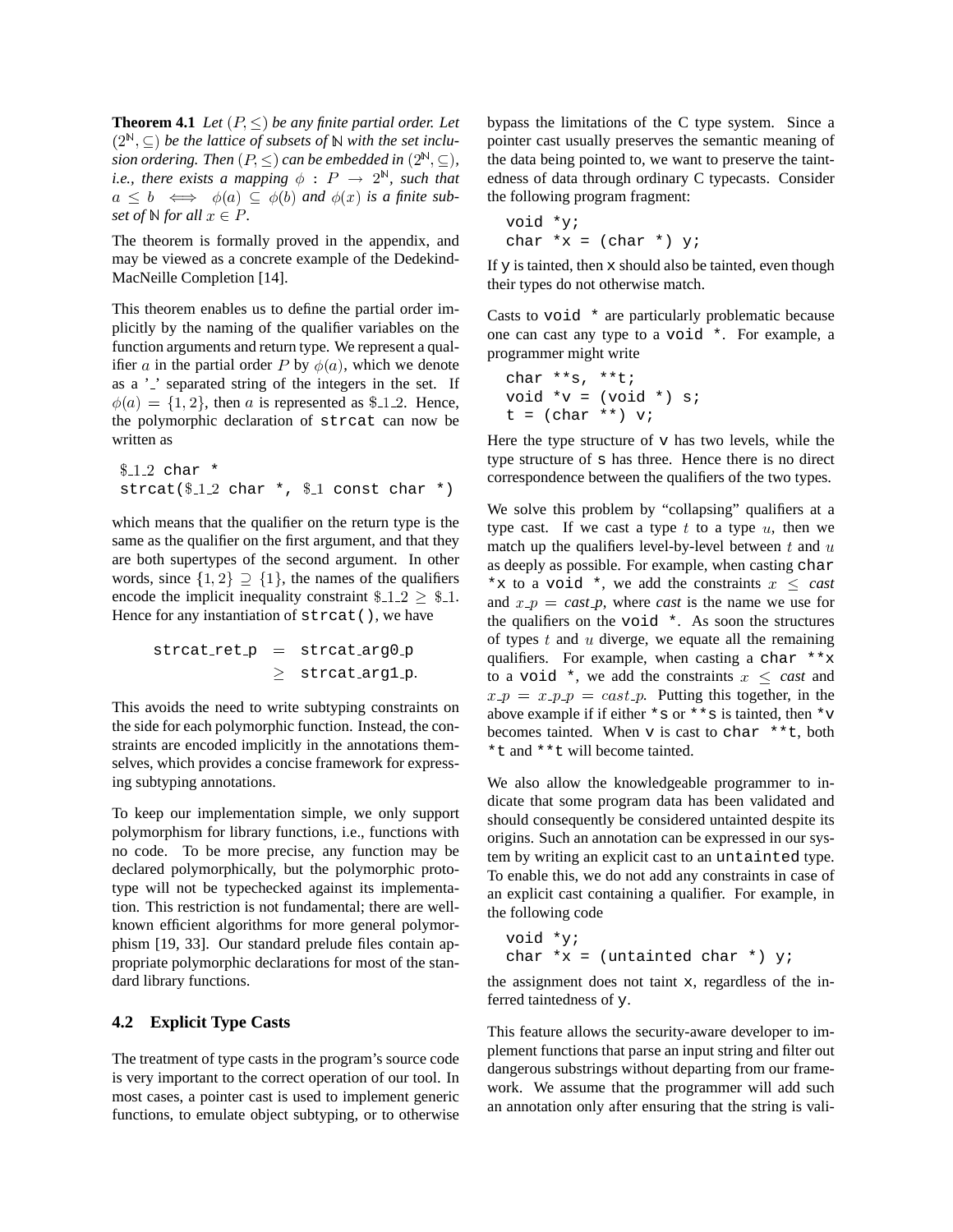dated by some rigorous checking procedure. There is no way to verify this assumption automatically. However, our syntax is designed to make it easy to manually audit all such annotations, since they can typically be easily identified by simply greping the source code for the keyword untainted.

Collapsing the qualifiers at casts is conservative but sound for the most common casts in a program. There are two ways in which our implementation is currently unsound with respect to casts. First, we have found that if we collapse qualifiers on structure fields at type casts, the analysis generates too many false positives (too much becomes tainted). Thus in our implementation if one aggregate is cast to another, we ignore the cast and do not collapse type qualifiers.

Second, because we use a subtyping-based system, the qualifier-collapsing trick does not fully model casts from pointers to integers. Consider the following code:

```
char *x, *y;
int a, b;
a = (int) x; (1)
b = a; (2)
y = (char * ) bi (3)
```
For line (1), we generate the constraints  $x - p = x = a$ . For line (2), we generate the constraint  $a \leq b$ . And for line (3), we generate the constraints  $b = y \cdot p = y$ . Notice that we have  $x \cdot p \leq y \cdot p$  but we do not have  $y \cdot p \leq x \cdot p$ , so our deductions are unsound.

We leave as future work the solution to these problems. We believe that the best solution will be to combine techniques that attempt to recover the semantic behavior of casts with conservative alias analysis for ill-behaved casts [12, 36, 37].

#### **4.3 Variable Argument Functions**

C allows functions to have a variable number of arguments, through the *varargs* language feature. However, there is no obvious way of specifying constraints on the individual varargs: even their type is not fixed. For example, in the expression sprintf(s,  $"$ 8s", t), if t is tainted, then we would like our type inference algorithm to force s to be tainted as well.

We have extended the C grammar so that the varargs specifier "..." can be annotated with a type qualifier variable. In the sprintf() example, we would like the first argument of  $sprint(f)$  to be tainted if any of its varargs is tainted, so we use the type declaration

```
int sprintf($12 char *,
      untainted char \star, $ 2 ...);
```
Consequently, if any of  $sprint(f)$ 's arguments (excluding the first two) are tainted, we will infer that the first argument must be tainted as well. More precisely, for each qualifier  $q$  on any level of a type passed to the ... of sprint  $f($ ), we add the constraint  $q \leq \frac{1}{2}$ .

The type inference system ignores parameters beyond the last named argument of an unannotated varargs function. Thus for soundness the user must annotate all potentially-vulnerable varargs functions; as mentioned in Section 3.2, we provide a list of unannotated varargs functions to the user to help with this task. Our implementation also does not model varargs function pointers fully. Both of these issues can be easily addressed, and we plan to do so in the future.

#### **4.4 const Allows Deep Subtyping**

As described in Section 2.3, we use a conservative rule for pointer subtyping. This rule can lead to non-intuitive *reverse taint flow*, which often causesfalse positives. For example, consider the following code:

```
f(const char *x);char *unclean, *clean;
unclean = getenv("PATH");
f(unclean);
f(clean); /* 'clean' gets tainted */
```
Here the getenv() function call imposes the condition  $\mathit{unclean} \ \mathit{p} \ = \ \mathtt{tainted}.$  The first call to f adds the constraint  $f \, arg \theta \, p = \text{unclean } p$ . The second function call generates the constraint  $f_{arg}0_p = clean_p$ , thereby marking \*clean as tainted, which is counter-intuitive.

Observe, however, that  $f$ 's argument  $x$  is of type const char \*, so f can not make \*x tainted if it is not tainted in the first place. Consequently, we modify the constraints in Section 2 as follows: For an assignment

```
const char *s;
char *t;
...
s = t;
```
we add the constraints  $t \leq s$  and  $t \neq p \leq s \cdot p$ , if  $*$  s has a const qualifier. This is to be compared with the constraint  $s_p = t_p$  which we would otherwise have imposed. In this way we can use "deep subtyping" to improve precision for formal parameters marked const.

This extra precision, which helps avoid many false positives (especially in library functions), is the main reason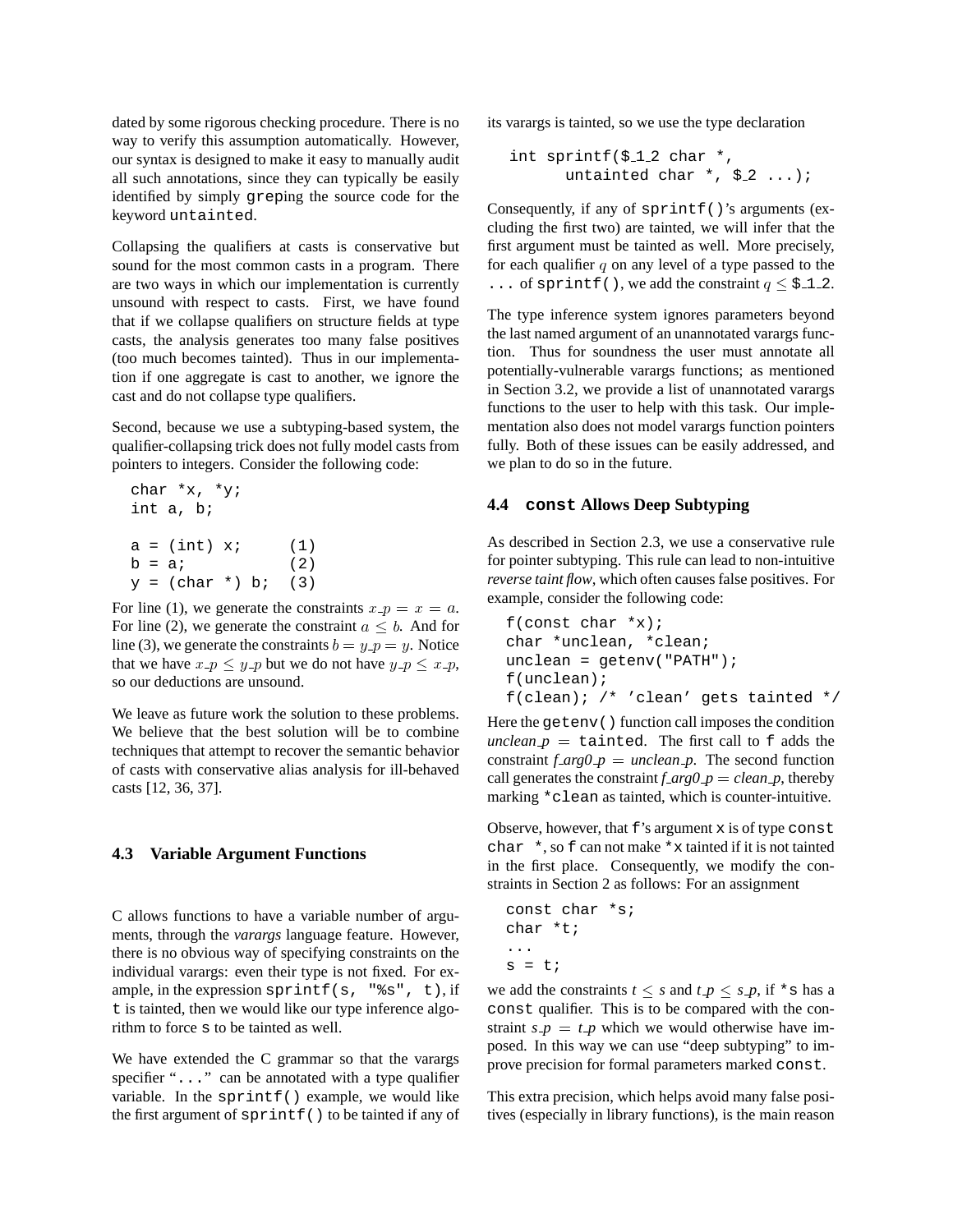we work in a subtyping system. Note that we rely on the C compiler to warn the programmer about any casts which discard the const qualifier, i.e., we assume that a variable that is const is never cast to anything that is not const.

# **5 Real-World Tests**

We tested the effectiveness of cqual on several popular C programs that are potentially vulnerable to format string attacks. Some of them had known vulnerabilities; others did not. In all cases, attackers from across the network have control over some string input to the program. If this input is used as a format string, a carefully chosen input can crash the program or give the attacker root access.

### **5.1 Metrics**

The ideal bug detector would detect all extant bugs without flagging correct code as being incorrect. The initial output from cqual is a list of warnings that indicate a type error somewhere in the program. Some of these correspond to real bugs; others are *false positives* stemming from our conservative tainting approach (and lack of full polymorphism). *False negatives* are also of interest: we would like all vulnerabilities to show up as warnings. One complicating factor is that many warnings can result from the same bug—for example, if many functions reading network data call a single function that has a format string bug, then all the warnings may go away when that bug is fixed.

We chose the following metrics, measured per-program:

- <sup>s</sup> How many known vulnerabilities were detected and how many went undetected?
- How many false positives were there?
- <sup>s</sup> How easy was it to check whether a warning was a real bug?
- How long did the automatic analysis take, and what were its resource needs?
- How easy was it to prepare programs for analysis?

#### **5.2 Test Setup**

Testing was performed on a dual-processor 550MHz Pentium III Xeon machine running the Linux 2.2.16- 3smp kernel. Only one processor was used in testing. The machine had 2GB of memory. Tools used in preparation and testing were gcc, version egcs-2.91.66; emacs, version 20.7.1; and PAM (Program Analysis Mode for emacs), version 3. Some programs were prepared (preprocessed) on an UltraSparc-based machine running Solaris 7 and gcc 2.95.2.

To test our system, we chose several widely-used daemons written in C that were likely to contain security vulnerabilities. We also included several programs with reported format string bugs in order to test the coverage (false negative rate) of our system. Two of these cases mingetty [24] and mars nwe [25]—are particularly interesting because hand audits had revealed potentially dangerous function calls, but owing to the difficulty of manual verification, no actual bugs had been reported. In some other cases, such as cfengine [35] and bftpd [4], we detected bugs that were unknown to us at the time of the experiment, but that we later discovered had already been known to others.

#### **5.3 Results**

Following is a brief description of the analysis results on some test samples:

- **cfengine:** The first run gave many warnings; hotspot analysis led to a real format string vulnerability previously unknown to us. The vulnerability turned out to be known to others [35]. In addition, there were a few warnings unrelated to taint analysis.
- **muh:** The first run generated many warnings. After looking at the hotspots and the list of unannotated functions, six library function wrappers were annotated with polymorphic types in the local prelude file. A subsequent run showed twelve warnings, one of which was a real vulnerability (known to others [22]).
- **bftpd:** The hotspots from the first run guided us to mark one function with a polymorphic type. After this, there were two warnings, one of which was a bug of which we were not previously aware. We later found that this bug had already been discovered by others [4].
- **mars nwe:** In the first run, there were a few hundred warnings, but the hotspots suggested making two functions polymorphic. When this was done, there were no more warnings. Note that others had previously reported questionable function calls where the auditor was not able to determine whether the property could be exploited [25]; our tool gives strong evidence that they are not exploitable.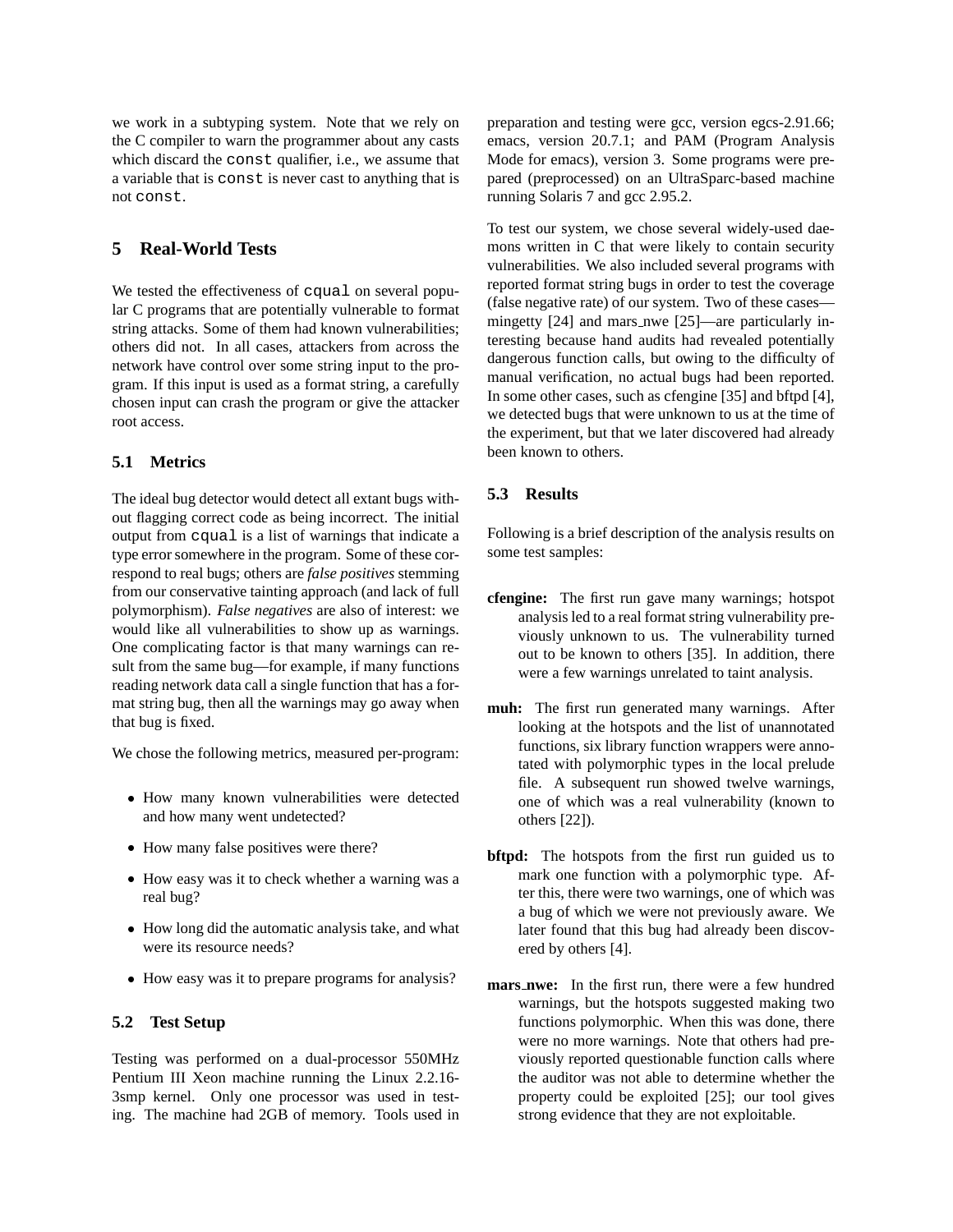| Name     | Version | Description                     | Lines | Preproc. | Time            | Warnings | <b>Bugs</b> |
|----------|---------|---------------------------------|-------|----------|-----------------|----------|-------------|
| cfengine | 1.5.4   | System administration tool      | 24k   | 126k     | 28s             | 5        |             |
| muh      | 2.05d   | IRC proxy                       | 3k    | 103k     | 5s              | 12       |             |
| bftpd    | 1.0.11  | FTP server                      | 2k    | 34k      | 2s              | 2        |             |
| mars_nwe | 0.99    | Novell Netware emulator         | 21k   | 73k      | 21 <sub>s</sub> | 0        | $\Omega$    |
| mingetty | 0.9.4   | Remote terminal control utility | 0.2k  | 2k       | 1s              | 0        |             |
| apache   | 1.3.12  | <b>HTTP</b> server              | 33k   | 136k     | 43s             | 0        |             |
| sshd     | 2.3.0p1 | OpenSSH ssh daemon              | 26k   | 221k     | 115s            | $\Omega$ | $\Omega$    |
| imapd    | 4.7c    | Univ. of Wash. IMAP4 server     | 43k   | 82k      | 268s            | $\Omega$ |             |
| ipopd    | 4.7c    | Univ. of Wash. POP3 server      | 40k   | 78k      | 373s            | $\Omega$ | $\Omega$    |
| identd   | 1.0.0   | Network identification service  | 0.2k  | 1.2k     | 3s              | $\Omega$ |             |

Figure 6: Results of our experimental evaluation of the tool. The size of the program is measured unpreprocessed and preprocessed, in thousands of lines of code, excluding comments. Time is the wall clock time for a run of cqual. Warnings counts the total number of warnings issued by cqual after the GUI's recommendations were followed, and Bugs is the number of real vulnerabilities found.

- **mingetty:** No warnings issued. As with mars nwe, an auditor had previously reported a suspicious function call of unknown exploitability [24]; cqual made it easy to verify that these calls were safe.
- **apache:** In the first two runs, there were some warnings due to inconsistent declarations in the prelude and the source files. After these were set right, no warnings were issued.
- **sshd:** The first run suggested annotation of twelve vararg functions. After these were made polymorphic, there were no more warnings.
- **imapd, ipopd,** and **identd:** No warnings issued.

### **5.4 Evaluation**

Our system reliably found all known bugs in the tested programs, including bugs we were not aware of when we applied our tool. Code without known bugs, and which was later examined by hand and found to be unlikely to contain bugs, yielded few false positives. Indeed, in our tests all false positives occurred in programs with actual bugs once varargs functions were annotated. The heuristics described in Section 3.2 were extremely useful in such cases. The annotation of varargs functions flagged by cqual was usually enough to remove most false positives. The hotspots pinpointed the actual bug in most cases. The GUI was invaluable in the analysis, making quick detection and correction of bugs possible. The source of most bugs was found within a few minutes of manual inspection of unfamiliar code. Thus, our experience shows that false positives—a common drawback of many tools based on static analysis—do not seem to be a problem in our application.

The automated analysis usually took less than a minute,

and never more than ten minutes. The manual effort required for each program was usually within a few tens of minutes.

Preparation of the programs for analysis typically took between thirty and sixty minutes each. Note that we were not familiar with the layout and particular structure of the source code for any of the test programs. Preparation consisted of modifying the build process to output preprocessed, filtered source. In practice this could be more systematically added to the build process.

In summary, we evaluated our tool on a number of security-sensitive applications, demonstrating the ability of our tool to find security holes that we were not previously aware of. We feel that this validates the power of our approach.

# **6 Related Work**

**Lexical Techniques.** pscan [15] is a simple tool for automatically scanning source code for format string vulnerabilities. pscan searches the input source code for lexical occurrences of function calls syntactically similar to, e.g., sprintf(buffer, variable). Because pscan operates only on the lexical level, it cannot reason about the flow of values through the program and fails in the presence of wrappers around C libraries (see, e.g., Figure 1). pscan also cannot distinguish between safe calls when the format string is a variable and unsafe calls—it flags any call where a format string is non-constant.

Others have exploited lexical source code analysis to find security bugs [7, 38]. The main advantages of lexical analysis are that it is extremely fast, it can find bugs in non-preprocessed source files, and it is virtu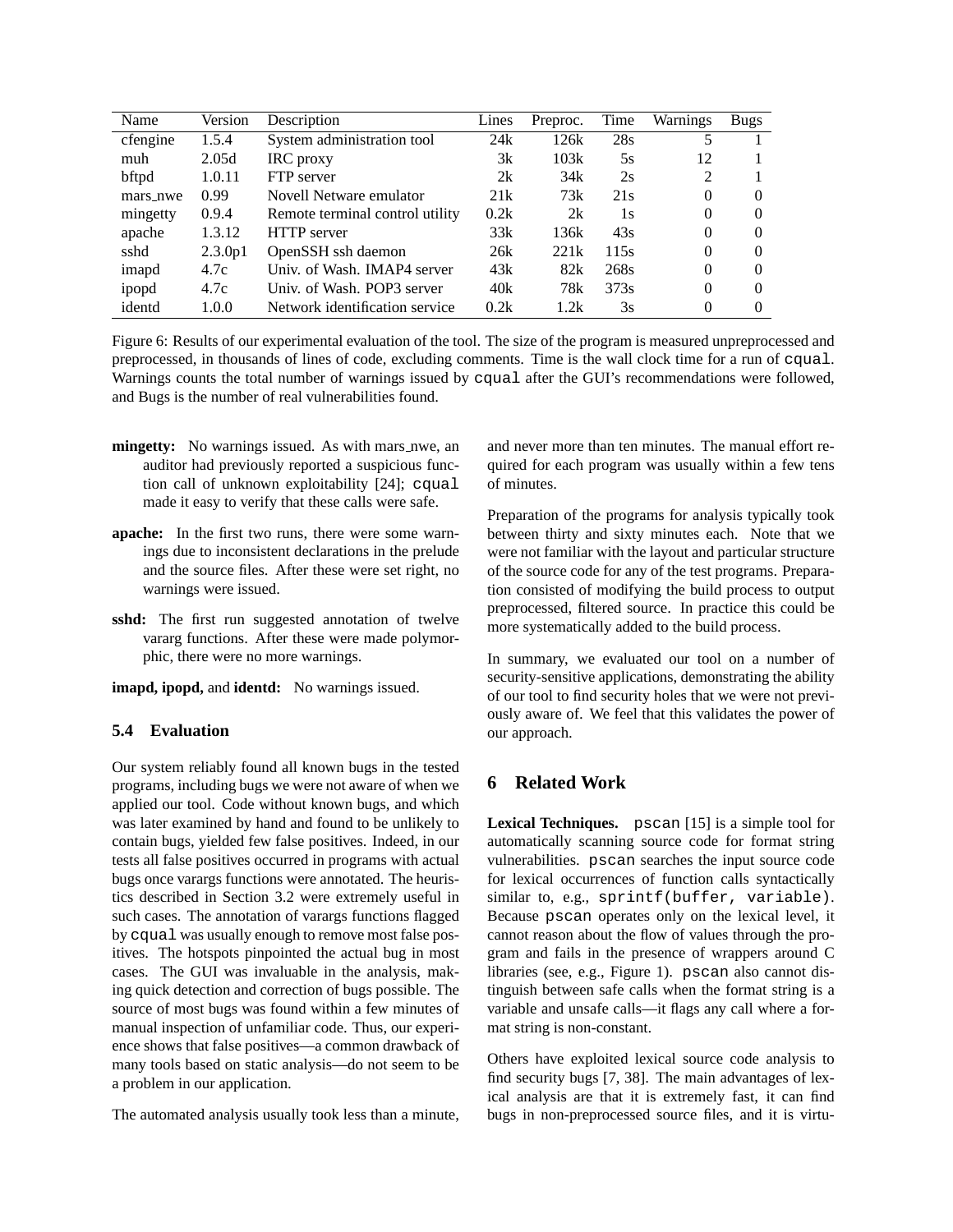ally language independent. However, because lexical tools have no knowledge of language semantics, many errors—such as those involving aliasing or non-local control paths—cannot be detected.

**Taint Analysis.** Our use of tainting, inspired by Perl's taint mode [32], bears some resemblance to a Biba integrity model [6] and thus is distantly related to previous work on enforcing information flow policies through typing [29, 39, 40]. However, because we do not have to deal with maliciously constructed code, we avoid the need to solve many of the most vexing challenges (e.g., covert channels) in enforcing information flow policies.

**Type Qualifiers.** The basic framework for type qualifiers, as presented in Section 2, is due to Foster et al. [19] and has been used to build Carillon, a tool for finding Y2K bugs in C programs [16]. As described in Section 4, we developed several refinements to make tainting analysis practical: improved handling of casts and variable-argument functions; the notation for polymorphic type signatures; and the improved user-interface. However, the one feature present in previous tools that is missing from our system is automated type inference of polymorphic types for all functions. We are planning to incorporate polymorphic recursion [33] in the future to remedy this.

**Static Bug Detection.** Many authors have noted that static analysis can be a useful tool for detecting bugs. For instance, LCLint [18] uses dataflow analysis to search for common errors in C programs; Engler et al.'s Meta-level Compilation [17] statically simulates the behavior of a user-defined finite state machine and has been successful at finding many new bugs; and the Extended Static Checking system (ESC) [26] uses theorem proving to verify the validity of annotated Java source code.

These systems have been very successful at detecting many common bugs. However, they are not well suited to detecting format string vulnerabilities, for two reasons. First, they focus primarily on local properties, whereas format string vulnerabilities often arise due to global mishandling of strings. Second, many of them (e.g., ESC and, to a lesser degree, LCLint) require extensive annotations from the user, which we would like to avoid. Our type-based techniques address these challenges directly.

**Run-time Techniques.** Another defense against format string vulnerabilities is to dynamically prevent exploits through appropriate modifications to the C runtime [3], compiler, or libraries. libformat, a library designed to halt execution of any program that might be susceptible to a format string bug, follows this approach: it intercepts calls to printf-like functions and aborts the application if the format string specifier contains %n and the format string is in a writable portion of the address space [34]. However, this approach is fragile, since the libformat mechanism must be kept in perfect synchronization with the libc implementation of all printf-like functions.

FormatGuard, a compiler modification, injects code to dynamically check and reject all printf-like function calls where the number of arguments does not match the number of "%" specifiers [13]. Of course, only applications that are re-compiled using FormatGuard will benefit from its protection. Also, one technical shortcoming of FormatGuard is that it does not protect user-defined wrapper functions (see, e.g., Figure 1).

Moreover, a common limitation of both libformat and FormatGuard is that programs with format string vulnerabilities remain vulnerable to denial of service attacks. Nonetheless, an important advantage of these runtime techniques is that they are cheap and require almost no human intervention. Thus, we feel that run-time and static measures are both useful and complement each other well.

## **7 Conclusions**

We have described a tool for automated detection of format string vulnerabilities in legacy source code. We have shown that our tool has very low false positive and false negative rates and is useful in practice at detecting even security holes that were unknown to us. Therefore, we feel that our work represents a strong step toward a usable bug-detection system.

The key technique we exploit is type qualifier inference, applied to the problem of static taint analysis. This approach allowed us to scale to large programs with hundreds of thousands of lines of code and to present an intuitive user interface to the programmer. Consequently, we conjecture that these techniques may find use in future applications as well.

### **Acknowledgments**

We would like to thank David Gay for developing the C front end we used, Chris Harrelson and Henning Niss for developing PAM, Martin Elsman for his work on Carillon, the precursor to cqual, and the anonymous referees for their comments.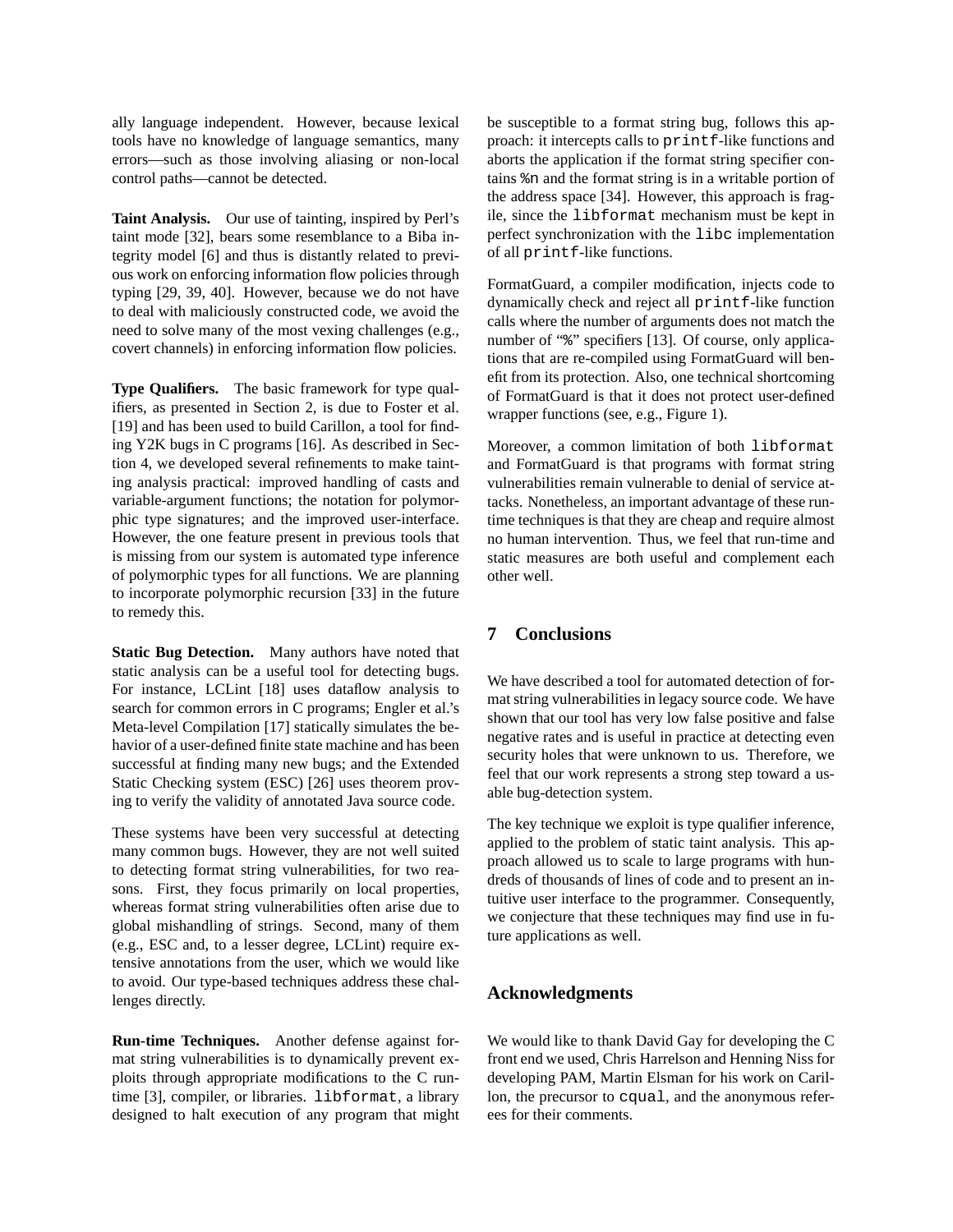### **References**

- [1] Mart´ın Abadi and Luca Cardelli. *A Theory of Objects*. Springer, 1996.
- [2] Lamagra Argamal. "ftpd: the advisory version." bugtraq mailing list, 23 June 2000. http://www.securityfocus.com/archive/ 1/66544.
- [3] Todd M. Austin, Scott E. Breach, and Gurindar S. Sohi. "Efficient Detection of All Pointer and Array Access Errors." In *Proceedings of the ACM SIGPLAN '94 Conference on Programming Language Design and Implementation*, June 1994.
- [4] Christophe Bailleux. "Asynchro," bugtraq mailing list, 8 December 2000. http://www.securityfocus.com/archive/ 1/149977.
- [5] D.J. Bernstein, "Re: Logging question." qmail mailing list, 13 September 1996. http://www.ornl.gov/ its/archives/mailing-lists/qmail/ 1996/12/msg00314.html.
- [6] K. J. Biba. "Integrity considerations for secure computer systems." Technical Report ESD-TR-76-372, MTR-3153, The MITRE Corporation, USAF Electronic Systems Division, Bedford, MA, April 1977.
- [7] M. Bishop and M. Dilger. "Checking for Race Conditions in File Accesses." *Computing Systems*, 9(2):131– 152, Spring 1996.
- [8] CERT Advisory CA-2000-13. "Two Input Validation Problems in FTPD." 7 July 2000.
- [9] CERT Advisory CA-2000-17, "Input Validation Problem in rpc.statd." 18 August 2000.
- [10] CERT Incident Note IN-2000-10, "Widespread Exploitation of rpc.statd and wu-ftpd Vulnerabilities." 15 September 2000.
- [11] CERT Advisory CA-2000-22. "Input Validation Problems in LPRng." 12 December 2000.
- [12] Satish Chandra and Thomas W. Reps. "Physical Type Checking for C." In *Proceedings of the ACM SIG-PLAN/SIGSOFT Workshop on Program Analysis for Software Tools and Engineering*, Toulouse, France, September 1999. , pages 66–75.
- [13] Crispin Cowan, Matt Barringer, Steve Beattie, Greg Kroah-Hartman, Mike Frantzen, and Jamie Lokier. "FormatGuard: Automatic Protection From printf Format String Vulnerabilities." This volume.
- [14] B. A. Davey and H. A. Priestley. *Introduction to Lattices and Order*. Cambridge University Press, 1990.
- [15] Alan DeKok. "PScan: A limited problem scanner for C source files." Available at http://www.striker.ottawa.on.ca/ ˜aland/pscan.
- [16] Martin Elsman, Jeffrey S. Foster, and Alexander Aiken. "Carillon—a System to Find

Y2K Problems in C Programs." Available at http://www.cs.berkeley.edu/Research/ Aiken/carillon/doc.ps.gz.

- [17] Dawson Engler, Benjamin Chelf, Andy Chou, and Seth Hallem. "Checking System Rules Using System-Specific, Programmer-Written Compiler Extensions." In *Proceedings of the Fourth Symposium on Operating Systems Design and Implementation*, San Diego, CA, October 2000.
- [18] David Evans. "Static Detection of Dynamic Memory Errors." *Proceedings of the 1996 ACM SIGPLAN Conference on Programming Language Design and Implementation*, Philadelphia, Pennsylvania, May 1996, pages 44– 53.
- [19] Jeffrey S. Foster, Manuel Fähndrich, and Alexander Aiken. "A Theory of Type Qualifiers." In *ACM SIGPLAN Conference on Programming Language Design and Implementation (PLDI'99)*, Atlanta, Georgia, May 1999.
- [20] Christopher Harrelson. "Program Analysis Mode." http://www.cs.berkeley.edu/˜chrishtr/ pam.
- [21] Fritz Henglein and Jakob Rehof. "The Complexity of Subtype Entailment for Simple Types." In *Proceedings, Twelfth Annual IEEE Symposium on Logic in Computer Science*, Warsaw, Poland, July 1997, pages 352–361.
- [22] Maxime Henrion. "muh IRC bouncer remote vulnerability." FreeBSD Security Advisory FreeBSD-SA-00:57. http://www.securityfocus.com/ advisories/2741.
- [23] Maxime Henrion. "format string bug in muh." bugtraq mailing list, 09 September 2000. http://www.securityfocus.com/archive/ 1/81367.
- [24] Jarno Huuskonen. "Some possible format string errors." Linux Security Audit Project mailing list, 25 September 2000. http://www2.merton.ox.ac.uk/ ˜security/security-audit-200009/ 0118.html.
- [25] Jarno Huuskonen. "syslog(prio, buf) in mars nwe." Linux Security Audit Project mailing list, 27 September 2000. http://www2.merton.ox.ac.uk/ ˜security/security-audit-200009/ 0136.html.
- [26] K. Rustan M. Leino and Greg Nelson. "An Extended Static Checker for Modula-3." In Kai Koskimies, editor, *Compiler Construction: 7th International Conference, CC'98*, volume 1383 of Lecture Notes in Computer Science, pages 302-305. Springer, April 1998.
- [27] Robert Lemos. "Internet worm squirms into Linux servers." *Special to CNET News.com*, 17 January 2001. http://news.cnet.com/news/0-1003- 200-4508359.html.
- [28] John C. Mitchell. Type inference with simple subtypes. *Journal of Functional Programming*, 1(3):245–285, July 1991.